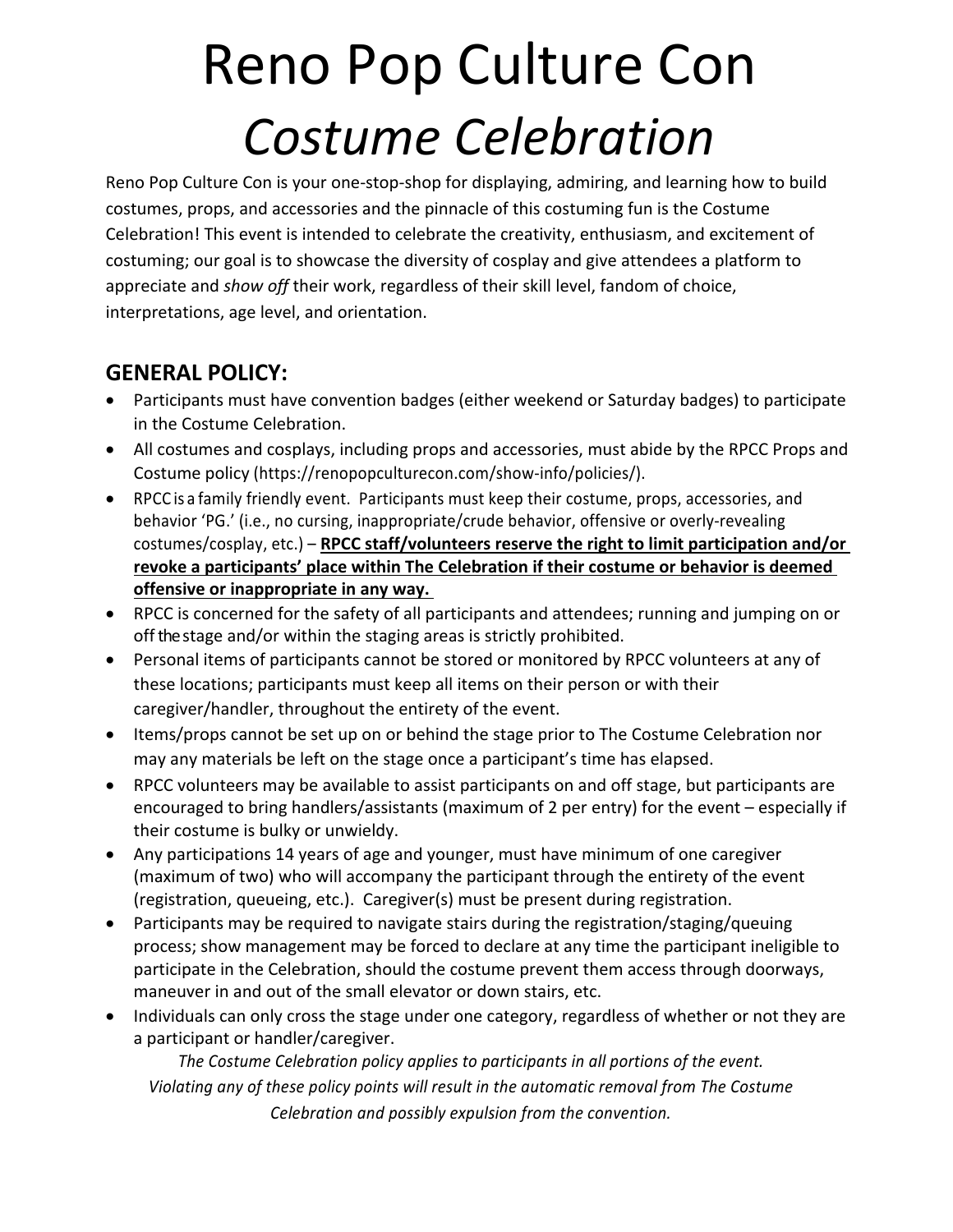# Reno Pop Culture Con *Costume Celebration*

### **Registration/Queueing:**

- Individuals (and groups) and handlers can register to participate in the Costume Celebration on Saturday, November 9 between 3:30-5:30pm in room A20 – participation is limited and registration will close when all the slots have been filled.
- Participants must choose a registration category:
	- $\circ$  Kids single limited to individuals 14 years of age and younger, there is no competitive element and each participant will receive a RPCC prize pack (*while supplies last*).
	- $\circ$  Kids group open to groups of 2 or more with individuals 14 years of age and younger, there is no competitive element and each participant will receive a RPCC prize pack (*while supplies last*).
	- $\circ$  Individual open to all ages, participants in this category are eligible for the Judges Awards and the audience choice Showstopper.
	- o Group open to all ages with two or more individuals, participants in this category are eligible for the Judges Awards and the audience choice Showstopper.
- The order of registration determines participants place within the Celebration (i.e. if you are the first entry to register, you will be the first entry on stage). RPCC volunteers and staff are not able to change the order for any reason.
- After registration, participants and handlers will be queued and asked to remain in line prior to the event – seating will be provided when possible.
- Participants maybe moved to a final staging area prior to the start of the Celebration.

#### **During the Event:**

- Participants will be queued off stage before being announced by the Celebration emcee(s).
- Participants (kids, individuals, and groups) will then have 30 seconds on stage.
- Following their time on stage, participants will be led to reserved seating in the auditorium.

#### **Awards/Prizes**

- Kids There is no competitive element for this category of the Costume Celebration; all participants will receive a Reno Pop Culture Con/Pop Culture Classroom prize bag (*while supplies last*).
- Judges Awards the Celebration judge(s) will have specific awards that they will present to one participant and/or group.
- Showstopper the audience will select RPCC 2019 Showstopper by their applause and through the use of an applause meter.

For more information on Reno Pop Culture Con refer to our website at renopopculturecon.com

For any questions or comments on The Costume Celebration, please refer to renocosplay@popcultureclassroom.org